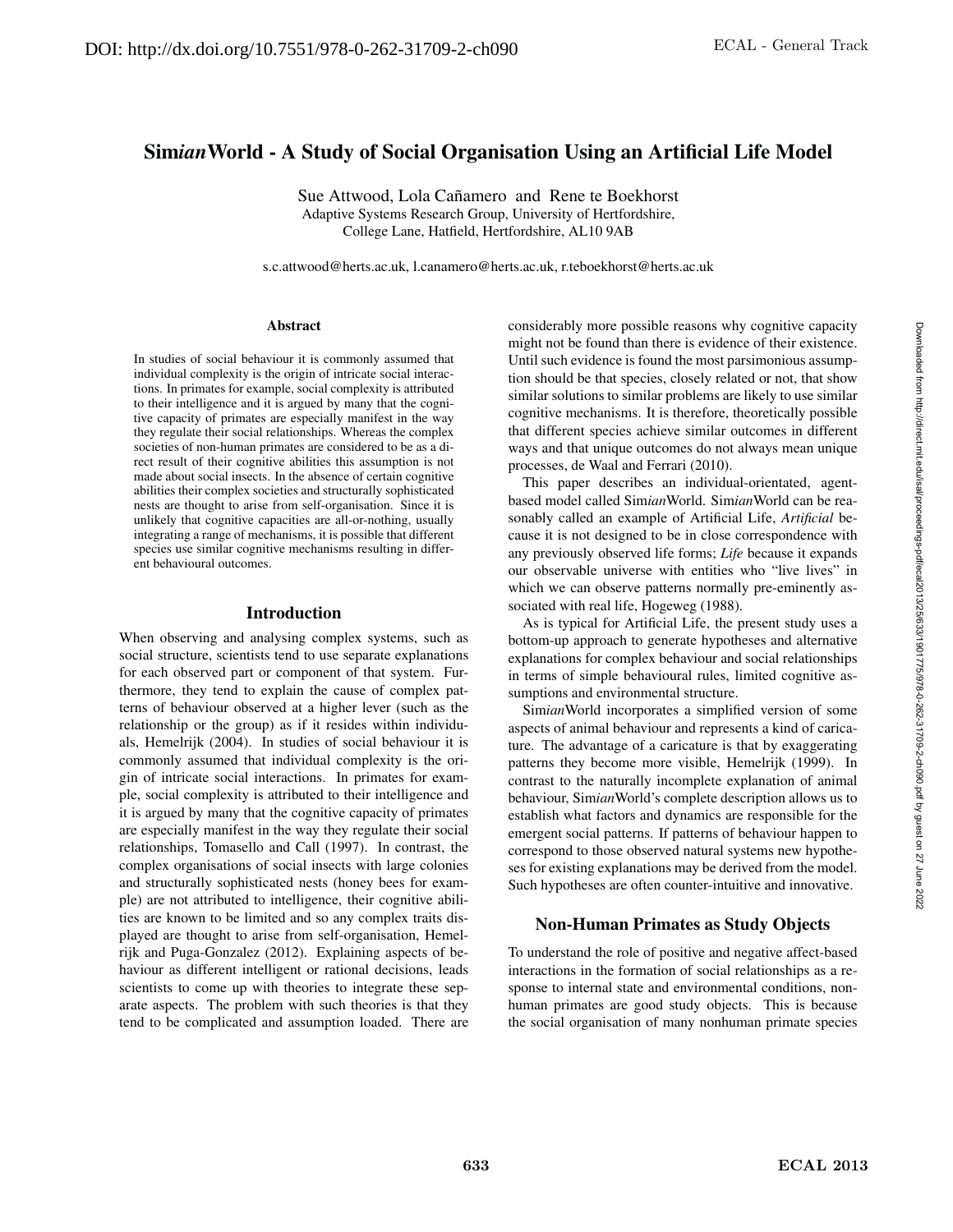relatively simple compared to that of humans but complex enough to be interesting. Primates have varied and diverse ways of expressing themselves socially and form various kinds of relationships. Furthermore, studies of non-human primates have illustrated the link between negative and positive affect-based interactions and social structure by relating dominance hierarchy to despotic and egalitarian societies.

From the observation that most primates live in groups, the rational deduction is that sociality must be a beneficial trait. The main advantage of group life is assumed to be protection, either against predators, van Schaik (1983) or against conspecific rival groups, Wrangham (1987). Competition plays an important but different role depending on your viewpoint. To van Schaik, competition for food with other group members is an inevitable consequence of group life and this, together with its benefits, determines optimal group size. Wrangham (1980; 1987), in contrast, sees competition between groups as the ultimate cause of sociality, in that large groups can displace smaller ones from vital resources. van Schaik combined within-group and betweengroup competition in an extended model, van Schaik (1989), to arrive at more detailed predictions on social relationships. He also added two different types of competition, contest competition, which occurs when individuals compete directly over resources, and scramble competition, which is based on the assumption that individuals lose resources because other group members have already used them. From the resulting combinations, van Schaik drew up a classification of primate social systems into competitive regimes. The matching types of social organisations in terms of "despotic" or "egalitarian" societies, Vehrencamp (1983), are then interpreted as predictions. For example, if ecological conditions lead to contest competition between groups, the formation of alliances will be important and therefore dominants must relax contest competition within the group. Otherwise subordinates might either refrain from taking any risks in between-group contests or even defect to another group, van Hooff and van Schaik (1992). Thierry et al. (2004) suggests that macaques are a particularly good model genus for studying the above model of primate social organisation. There are approximately 21 genetically closely related macaque species that can be classified both by diet (type of food available), distribution of food and by social relationships (despotic or egalitarian), Thierry (2006), van Hooff and van Schaik (1992).

## Artificial Life Models of Primate Social **Organisation**

te Boekhorst and Hogeweg (1994) used individual oriented models of "artificial apes" to study the formation of social groups based on simple gender differences in looking for food (by females) or females (by males). Limited manipulations of the rules and the environmental conditions lead to the emergence of chimpanzee-like or orangutan-like group structures. The model thus arrived at alternative explanations for observed social structure without the need of either neo-darwinist assumptions about kinship selection, reciprocal altruism and optimal foraging theory or conjectures about sophisticated cognitive capacities. Hemelrijk (1999), has shown that dominance hierarchy, spatial social structure (with dominants in the centre of the group and subordinates at the periphery) and social organisation (despotic versus egalitarian societies) all emerged in an artificial world in which the behaviour of the agents was steered by only a few basic social rules (if lonely approach others, if others are too nearby either flee or chase them away), limited cognitive capacity (chase away another agent if its perceived dominance is lower than that of your own) and simple social dynamics (dominance of an individual increases especially if it wins by accident against expectation). The model also resulted in similarities and new insights about the relationship between aggressive behaviour, dominance and social structure as found in the macaque species studied by Thierry.

In summary, the above mentioned Artificial Life models studied either the effect of food type and food distribution on the composition of groups, but did not address social relationships, te Boekhorst and Hogeweg (1994) or they studied the emergence of social relationships and structures based on dominance interactions but without modelling food resources, Hemelrijk (1999). As such they incompletely addressed the framework of van Schaik (1989). One of the objectives of this research is to combine the social aspects of the Hemelrijk model with ecological resources modelled by te Boekhorst and Hogeweg (1994).

### Higher-levels of Affective States

The above mentioned Artificial Life models adopt a very simple implementation of affective states and affect-based interactions (mainly leading to group members moving away or staying close to other agents). However, in real life affective states are more complex and include for example emotions, drives, pleasure, pain, attitudes, moods and values. At this point it is important to distinguish between motivations and emotions. Motivational states such as hunger and thirst, for example, are drives that constitute urges to action based on internal needs related to survival and are seen as homeostatic processes which maintain a controlled physiological variable with a certain range. Emotions however, can be regarded as second-order modifiers or amplifiers of motivation, Cañamero (1997). Neurobiology attempts to characterise emotions as complex reflexes that regulate control mechanisms to excite or inhibit response to stimuli both internal and external.

Motivational and emotional mechanisms have been attributed with complementary roles - while motivation is concerned with the operations of appetitive processes that try to activate action as a response to deprivation, emotion is derived from processes that try to stop ongoing behaviour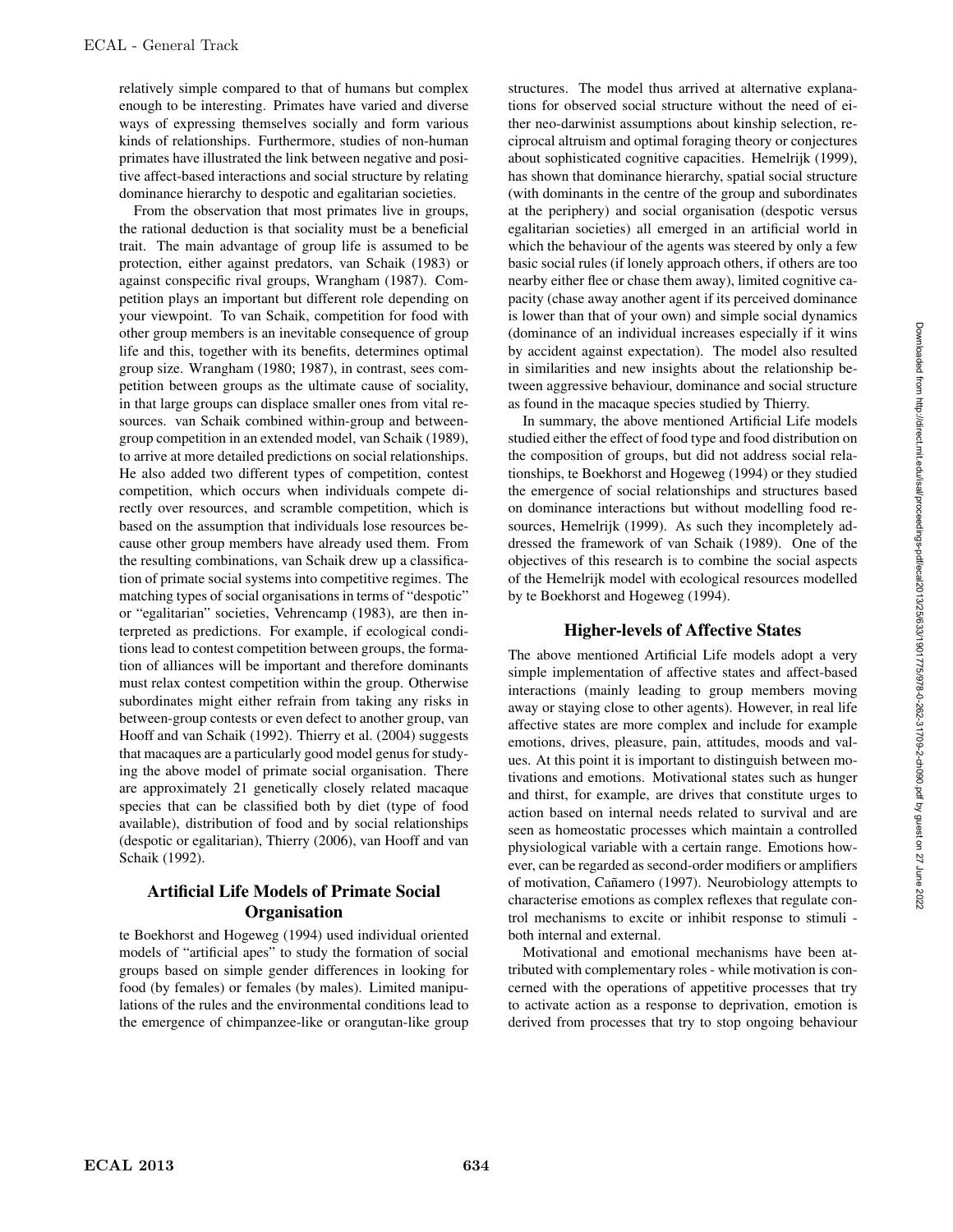i.e. it is concerned with satiation and equilibrium, Cañamero (1997). Disciplines as diverse as psychology, neurobiology, and philosophy have studied the nature of emotions. These diverse disciplines have focused on different aspects of emotional phenomena, sometimes proposing incompatible theories about them. However, they all share the same underlying idea: that emotions, whatever they are, have an adaptive value – they serve a purpose. This hypothesis is known as the functional view of emotions, Cañamero (2001). Attempts to integrate higher level affective states into agent architectures has been receiving increasing attention in Artificial Life and Cognitive Science. Proposed reasons for this, Cañamero (2001), are that affective agent-based systems can be used in the following ways:

- 1. As a test bed for theories about affective states in animals and humans, a synthetic approach that complements analytical studies of natural systems.
- 2. To explore the role that affective states plays in biology in order to develop and exploit mechanisms that ground and enhance autonomy, adaptation and social interactions.

### Implementation of Affective States in the Sim*ian*World Model

The Sim*ian*World agent architecture consists of motivational states and behaviours. There are two homeostatic variables that correspond to the internal resources of energy and sociability. Together these variables represent the internal state of an agent and each has an "ideal state" (i.e. a set point or norm value). The degree to which each variable deviates (the error) from this ideal state constitutes internal stimuli and directly influences agent behaviour. The agent's motivational states are abstract representations of a propensity to behave in a particular way as a result of a combination of internal and external stimuli.

### The Agent Architecture

External stimuli comes in two forms, the first of which is clumps of food. By eating the food agents modify both the external environment and their own internal level of energy. The other type of stimulus is the agents themselves. The presence of other agents stimulates social behaviours (like groom and attack for example) that modify the agent's internal level of sociability.

So, the motivational state is the mechanism that corrects the level of error in the homeostatic variables representing physiology through the execution of appropriate behaviours. How the agents react in social situations such as eating or resting for example, and how they interact, will largely depend on the distribution pattern of food (the amount, distribution and renewal rate of food can be closely controlled). Interactions can be of either a positive nature, like grooming for instance or be negative in nature, as in the case of an attack. When calculating motivation intensity and thereby activating a behaviour it is fundamental to define a rule combining external and internal stimulus. Sim*ian*World uses the following method:

- 1. The motivation  $j$  is calculated in the following way: For each motivation  $i$ :
	- i Calculate the intensity of the motivation's drive, proportional to the error of its homeostatic variable  $v(e_{v_i} \in [0,1])$
	- ii Calculate the effect of the presence of external stimuli  $k$  influencing the intensity of the motivation  $j$  (an increased incentive):  $s_{k_j} \in [0,1]$
	- iii  $m_j = e_{v_j} + (s_{k_j} \times e_{v_j})$  is the final intensity of j

The motivation with the highest intensity is selected and an appropriate behaviour activated.

- 2. The error is calculated in the following way:
	- i Calculate the distance between the set point and the limit:  $ld_v = abs(l_v - p_v)$
	- ii Calculated the distance between the actual variable and the set point:  $vd_v = abs(v_v - p_v)$
	- iii Calculate the normalised error

 $\epsilon$ 

$$
v = \begin{cases} v d_v / l d_v & \text{if } l d_v > abs(l_v - v_v) \\ 0 & otherwise \end{cases}
$$

The way in which motivation and behavioural intensity are combined is a problem that has been extensively researched by ethologists. citetA24 demonstrated that a simple adaptive rule, Cue  $\times$  Deficit:  $m_j = s_{k_j} \times e_{v_j}$  gives the behaviour of an agent both opportunism and persistence.

The problem with this rule is the lack of motivational arousal in the absence of external stimuli. This model would prove fatal in models in which the motivational state leads to the selection of appetitive<sup>1</sup> behaviours.

Therefore Sim*ian*World uses the following extension to the formula proposed by Tyrrell (1993):

Deficit + Cue × Deficit:  $m_j = e_{v_j} + (s_{k_j} \times e_{v_j})$ 

<sup>&</sup>lt;sup>1</sup> Animal searching behaviour. The variable introductory phase of an instinctive behaviour pattern or sequence, e.g., looking for food or looking for others.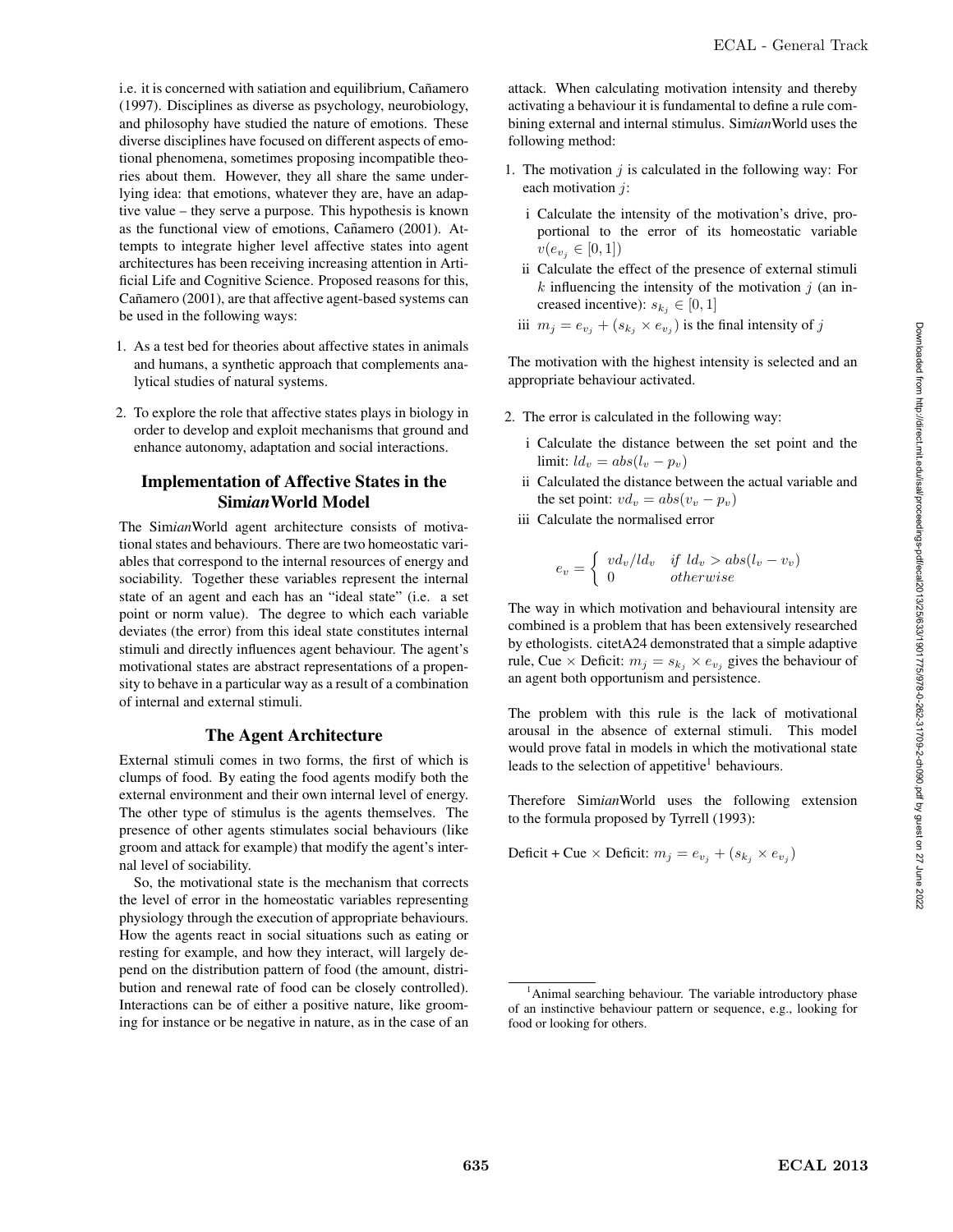|                    | Homeostatic Variables |                        |  |
|--------------------|-----------------------|------------------------|--|
| Behaviour          | Energy                | Sociability            |  |
|                    |                       | with others $\uparrow$ |  |
| Eat                |                       | alone $\downarrow$     |  |
| Groom (source)     | ↑                     |                        |  |
| Groom (target)     |                       |                        |  |
| Attack (source)    |                       |                        |  |
| Attack (target)    |                       |                        |  |
| <b>Find Others</b> |                       |                        |  |
| Find Food          |                       |                        |  |
| Wander             |                       |                        |  |
| Avoid              |                       |                        |  |
| Rest               |                       | with others $\uparrow$ |  |
|                    |                       | alone $\downarrow$     |  |

Table 1: Behaviours and their Effect on the Homeostatic Variables

Using the above method agents select a behaviour most likely to satisfy their immediate needs. For instance an agent whose energy level is satisfied (above the set point or norm value) but whose level of sociability is low may seek other agents (Find Others). However, finding others uses energy and at some point the agent may need to alter its behaviour. Every agent's levels of energy and sociability are calculated at each time tick, time ticks are regulated using the GetTick-Count function in  $C^{++}$  which returns the system time in milliseconds. The sequence in which each agent is scheduled to activate its selected behaviour is reordered at each time tick.

Agents in Sim*ian*World are "individuals" possessing a behavioural repertoire that includes sensing their local environment, changing the environment and changing their own position in the environment. Each agent is initialised with the set point values of energy and sociability, in addition they are given a random starting position on the grid and a random direction. The grid squares that immediately surround each agent are designated as personal space with a further number of grid squares designated as their vision range, see Figure 1. The behaviours modelled by Sim*ian*World are: eat, attack, groom, wander, rest, find food, find others and avoid others, see Table 1.

### The System Architecture

The system architecture has two elements; the agents and a simple ecology. The agents are homogeneous and live in a flat, boundary restricted world, their territory. The landscape has no features apart from clumps of food. The size of the territory can be altered but for the all the simulations



Figure 1: Snapshot of agents in Sim*ian*World

run to date this has been set to the maximum size of 130 x 115 (14950 grid locations). Agents can move in any direction – randomly choosen when the boundary is reached. The amount and distribution of food can also be closely controlled through the interface, as can the population size and vision range of the agents. There is a full graphical display of the simulated environment that shows the agents (displaying their field of vision is optional but is costly in terms of visual rendering) position within the grid and the location of food clumps, see Figure 2.



Figure 2: The Graphical Interface

## Experimental setup

As a first experiment, we investigated the possible relationships between on the one hand measures of distribution and amount of food and on the other hand the reciprocation of dominance interactions (as a reflection of negative affect) and friendship interactions (as a reflection of positive affect). Reciprocation was crudely measured as the correlation coefficient between row and column totals of "dominance" and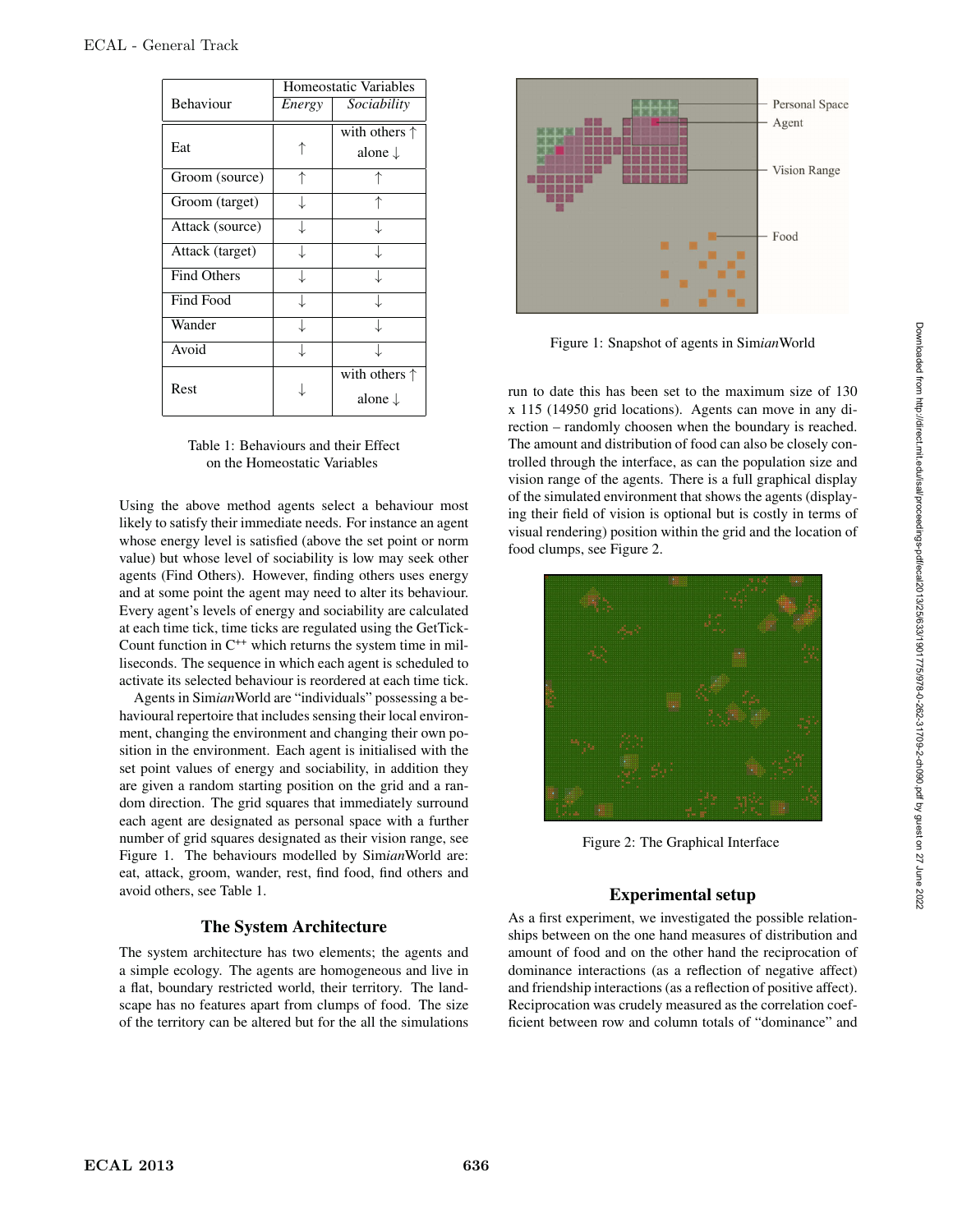

Figure 3: The Sim*ian*World Architecture

"friendship" matrices. These correlation coefficients were calculated for the following environmental conditions:

- 1. A large amount of food highly clumped
- 2. A small amount of food highly clumped
- 3. A large amount of food widely distributed
- 4. A small amount of food widely distributed

The distribution of food in clumps is calculated in a very simple way, the amount of food (set to between 1 and 500 grid squares occupied by food) is divided by the distribution level of food (set to between 1 and 25). Thus, 400 grid squares of food, divided by a distribution factor of 5 produces 5 clumps of food in 80 grid squares. At the start of a simulation, each clump begins at a randomly chosen grid square about which the required number of grid squares of food are closely grouped. Food is "consumed" by agents and can be renewed, rejoining a previously established clump at set time intervals (ticks). All the above mentioned variables are set at the start of a simulation run through an Options panel in the interface. The renewal rate of food is dependent on each combination in order to maintain initial conditions where possible.

For each of the 4 environmental conditions 5 runs were conducted with a population of 10 agents and 5 runs with 20 agents (40 runs in total). Each run consisted of 26010 time ticks and at every time tick each agent's internal state was assessed and an appropriate behaviour executed. During each run and at every time tick the agent's spatial position, behaviour, levels of sociability and energy were recorded. In addition, at intervals of 600 time ticks during the run a log was taken of all the positive and negative interactions and these were stored in the form of a matrix.

Each time two agents meet, their interactions were characterised as either negative or positive and these outcomes are summarised respectively in a "dominance" and a "friendship" matrix. The values of the cells in the matrix, reading from left to right, are the frequencies by which a rowlabeled agent initiated an interaction with a column-labeled agent. Reading from top to bottom, the values are the frequencies by which a column-labeled agent received an interaction from row-labeled agents.

Accordingly, row-totals are the total frequencies agents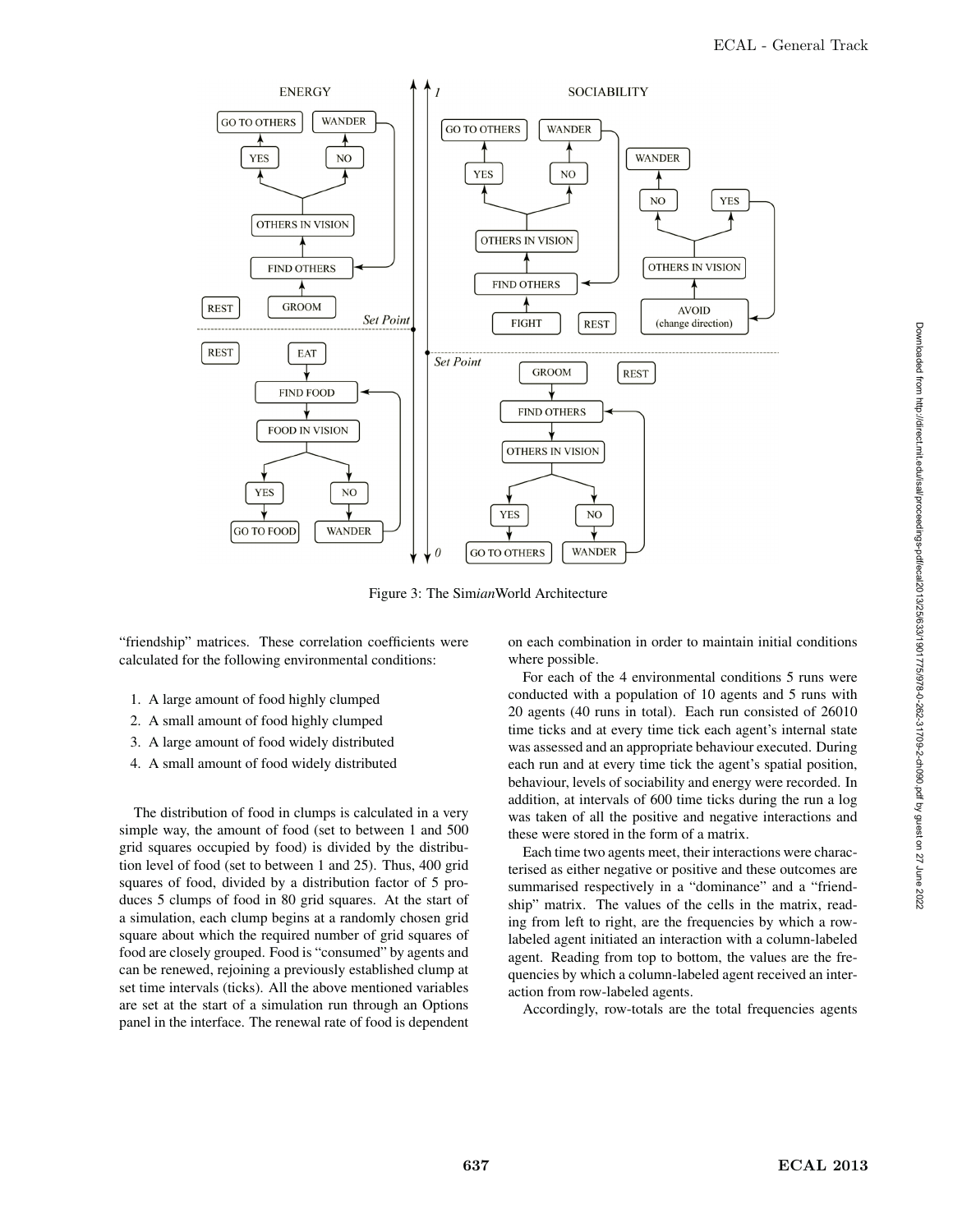started interactions irrespective the identity of the receivers, and column-totals are the overall count of interactions agents received (summed over all the initiating agents). In this sense a positive correlation between row and column totals implies that agents that initiated more interactions also received more of those interactions and thus functions as a crude measure for reciprocity.

### Results

Although there were four different environmental conditions each tested with both large and small populations only some produced results that could be considered interesting. Interesting in the sense that the emergent social patterns indicated either despotic or egalitarian social structures.

- 1. With a large amount of food and a small population (10), negative reciprocation of dominance interactions implies agents initiate a greater number of "aggressive" interactions than they receive. Thus indicating a more "despotic" social structure. See Figure 4.
- 2. With large clumps of food and a large population (20) there is a negative reciprocation of dominance interactions. This implies that under these conditions agents *tend* to initiate more "aggressive" interactions than they receive. Indicating a more "despotic" social structure (results are not significant  $p = 0.06$ ). See Figure 5.
- 3. With a low amount of food and a large population (20), negative reciprocation of friendship interactions implies agents tend to initiate a greater number of "friendly" interactions than they receive (results are not significant  $p =$ 0.09). See Figure 6.

### Conclusion

Models of Artificial Life have in the past been used to study the effect of food type and food distribution on the composition (fission/fusion) of groups, te Boekhorst and Hogeweg (1994), but did not include any details of social relationships. They have also been used to study the emergence of social relationships and structures based on dominance interactions but without modelling food conditions, Hemelrijk (1999). The main objective of this research is to combine aspects of social relationships and ecological resources in one model and to study the structure of the societies that emerge.

One specific aim of this research is to relate the results of future tests to that of social structures found in nature (macaques).

Work to date has concentrated on building an individualorientated, agent-based software prototype(Sim*ian* World) that uses an Artificial Life approach that incorporates a simplified version of some aspects of animal behaviour. In contrast to the naturally incomplete explanations of animal behaviour, the model's complete description allows us to estab-

|                     |               | <b>Pearson Correlation Coefficients</b> |       |             |         |  |
|---------------------|---------------|-----------------------------------------|-------|-------------|---------|--|
|                     |               | low amount                              |       | high amount |         |  |
|                     |               | $-0.546$                                |       | $-0.395$    |         |  |
|                     | low clumping  | 0.014                                   |       | $-0.266$    |         |  |
|                     |               | 0.102                                   |       | $-0.566$    |         |  |
|                     |               | $-0.246$                                |       | $-0.648$    |         |  |
|                     |               | $-0.362$                                |       | $-0.694$    |         |  |
|                     |               | $-0.608$                                |       | $-0.057$    |         |  |
|                     | high clumping | $-0.234$                                |       | $-0.479$    |         |  |
|                     |               | 0.191                                   |       | $-0.503$    |         |  |
|                     |               | $-0.495$                                |       | $-0.580$    |         |  |
|                     |               | 0.303                                   |       | $-0.584$    |         |  |
|                     |               |                                         |       |             |         |  |
| <b>ANOVA</b>        |               |                                         |       |             |         |  |
| Source of Variation | SS            | df                                      | MS    | F           | P-value |  |
| Clumping            | 0.016         | $\mathbf{1}$                            | 0.016 | 0.197       | 0.663   |  |
| Amount              | 0.417         | $\mathbf{1}$                            | 0.417 | 5.292       | 0.035   |  |
| Interaction         | 0.002         | $\mathbf{1}$                            | 0.002 | 0.019       | 0.892   |  |
| Within              | 1.262         | 16                                      | 0.079 |             |         |  |
|                     | 1.696         | 19                                      |       |             |         |  |

Fcrit 4.494

4.494

4.494

Total



Figure 4: Analysis of Dominance Reciprocity under 4 Environmental Conditions (small population)

lish what factors and dynamics are responsible for emergent social patterns.

If patterns of behaviour happen to correspond to those observed natural systems new hypotheses for existing explanations may be derived from the model. Such hypotheses are often counter-intuitive and innovative. Sim*ian*World studied the impact of food availability (profuse/scarce) and distribution (clumped/dispersed) on the types of affective, dyadic relationships agents developed. This was based on the hypothesis that competition for resources in an environment influences the types of society (egalitarian or despotic) that emerge - results were statistically significant for reciprocity of social relationships when there is a large amount of food available and the population is relatively small. Negative reciprocation of dominance interactions implied that agents initiated a greater number of aggressive interactions than they received indicating a more despotic social structure. It is planned to include in the model a second order modifier in the form of a hormone-like mechanism. This will introduce a more biologically plausible sigmoid rather than a linear decrease/increase of the levels of energy and sociability, and will be designed to influence levels of aggressive versus friendly behaviour which characterise the types of social relationship of egalitarian or despotic societies. It is hoped that results will show statistical significance in tests for reci-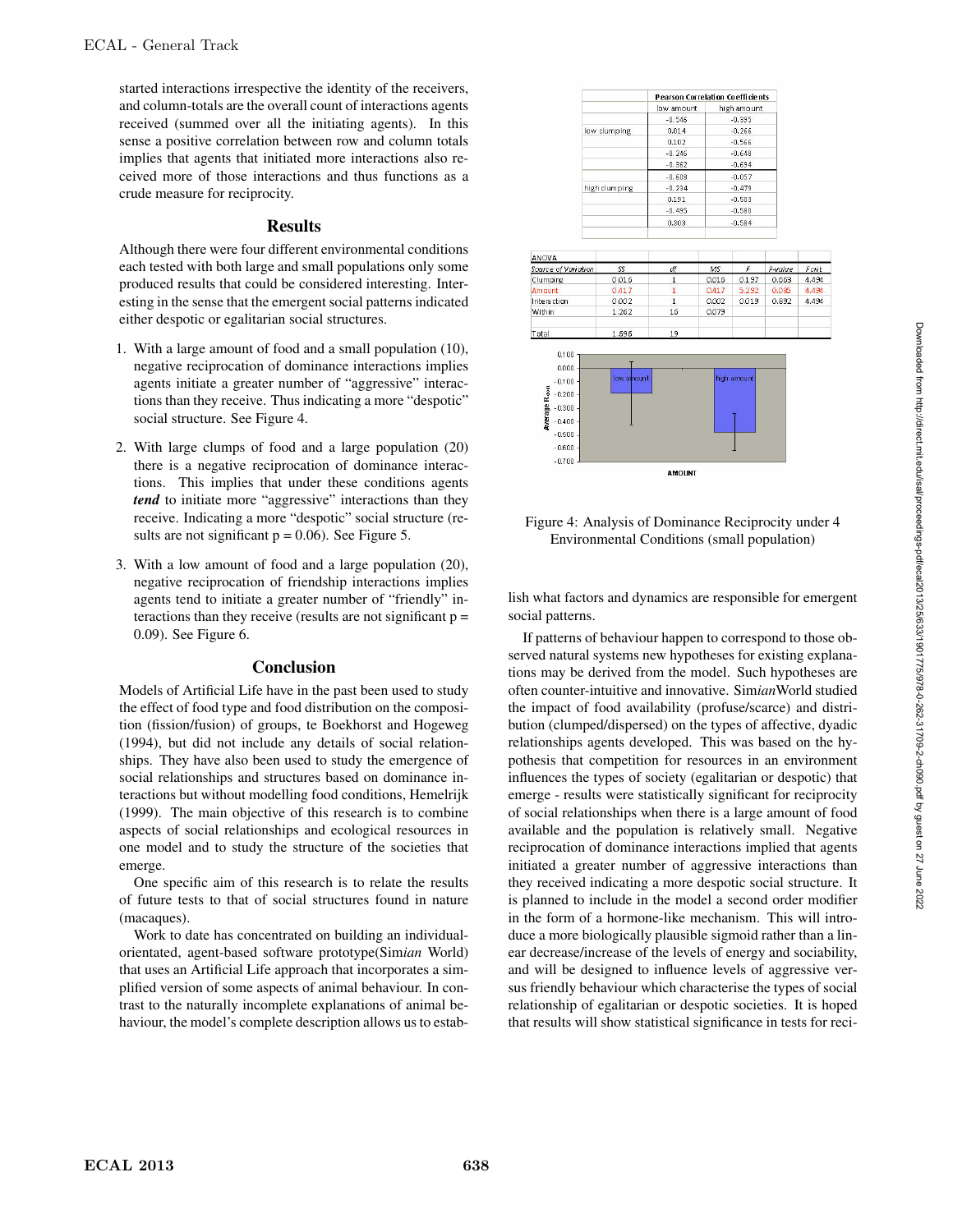

Figure 5: Analysis of Dominance Reciprocity under 4 Environmental Conditions (large population)

|               | <b>Pearson Correlation Coefficient</b> |              |
|---------------|----------------------------------------|--------------|
|               | ow amount                              | hi gh amount |
|               | $-0.619$                               | $-0.811$     |
| low clumping  | $-0.630$                               | $-0.610$     |
|               | $-0.895$                               | $-0.788$     |
|               | $-0.809$                               | $-0.511$     |
|               | $-0.953$                               | $-0.553$     |
|               | $-0.887$                               | $-0.811$     |
| high clumping | $-0.872$                               | $-0.610$     |
|               | $-0.806$                               | $-0.788$     |
|               | $-0.739$                               | $-0.511$     |
|               | O FAF                                  | o rro        |





Figure 6: Analysis of Friendship Reciprocity under 4 Environmental Conditions (large population)

procity and bi-directionality of social relationships.

#### References

- Cañamero, L. (1997). Modeling motivations and emotions as a basis for intelligent behaviour. In Johnson, W., editor, *Proceedings of the First International Symposium on Autonomous Agents*, pages 148 – 155.
- Cañamero, L. (2001). Emotions and adaptation in autonomous agents: A design perspective. *Cybernetics and Systems: An International Journal*, 32 : pages 507 – 529.
- de Waal, F. B. M. and Ferrari, P. (2010). Towards a bottom-up perspective on animal and human cognition. *Trends in Cognitive Sciences*, 14 : pages 201 – 207.
- Hemelrijk, C. (1999). An individual-oriented model on the emergence of despotic and egalitarian societies. *Proceedings of the London Society*, 266 : pages 361 – 369.
- Hemelrijk, C. (2004). The use of artificial-life models for the study of social organization. In Thierry, B., Singh, M., and Kaumanns, W., editors, *Macaque Societies. A Model for the Study of Social Organization*, pages 295 – 313. Cambridge University Press.
- Hemelrijk, C. and Puga-Gonzalez, I. (2012). An individualoriented model on the emergence of support in fights, its reciprocation and exchange. *PLOS ONE*, 7.
- Hogeweg, P. (1988). Mirror beyond mirror, puddles of life. In Langton, C., editor, *Artificial Life, SFI Studies in the Sciences of Complexity*, pages 297 – 316. Addison Wesley.
- te Boekhorst, R. and Hogeweg, P. (1994). Self-structuring in artificial "CHIMPS" offers new hypotheses for male grouping in chimpanzees. *Behaviour*, 130 : pages 229 – 252.
- Thierry, B. (2006). The macaques: A double-layered social organization. In Campbell, C., Fuentes, A., MacKinnon, K., Panger, M., and Bearder, S., editors, *Primates and Perspective*, pages 195 – 218. Oxford University Press.
- Thierry, B., Singh, M., and Kaumanns, W. (2004). *Macaque Societies. A Model for the Study of Social Organization.* Cambridge University Press.
- Tomasello, M. and Call, J. (1997). *Primate Cognition.* Oxford University Press.
- Tyrrell, T. (1993). *Computational Mechanisms for Action Selection.* Centre for Cognitive Science, University of Edinburgh.
- van Hooff, J. and van Schaik, C. (1992). Coalitions and alliances in humans and other animals. In Harcourt, A. and de Waal, F., editors, *Cooperation in Competition: the Ecology of Primate Bonds*, pages 195 – 218. Oxford University Press.
- van Schaik, C. (1983). Why are diurnal primates living in groups? behaviour. *Behaviour*, 87 : pages 120 – 144.
- van Schaik, C. (1989). The ecology of social relationships amongst female primates. In Standen, V. and Foley, R., editors, *Comparative Socioecology, the behavioural ecology of humans and other mammals*, pages 195 – 218. Oxford: Blackwell.